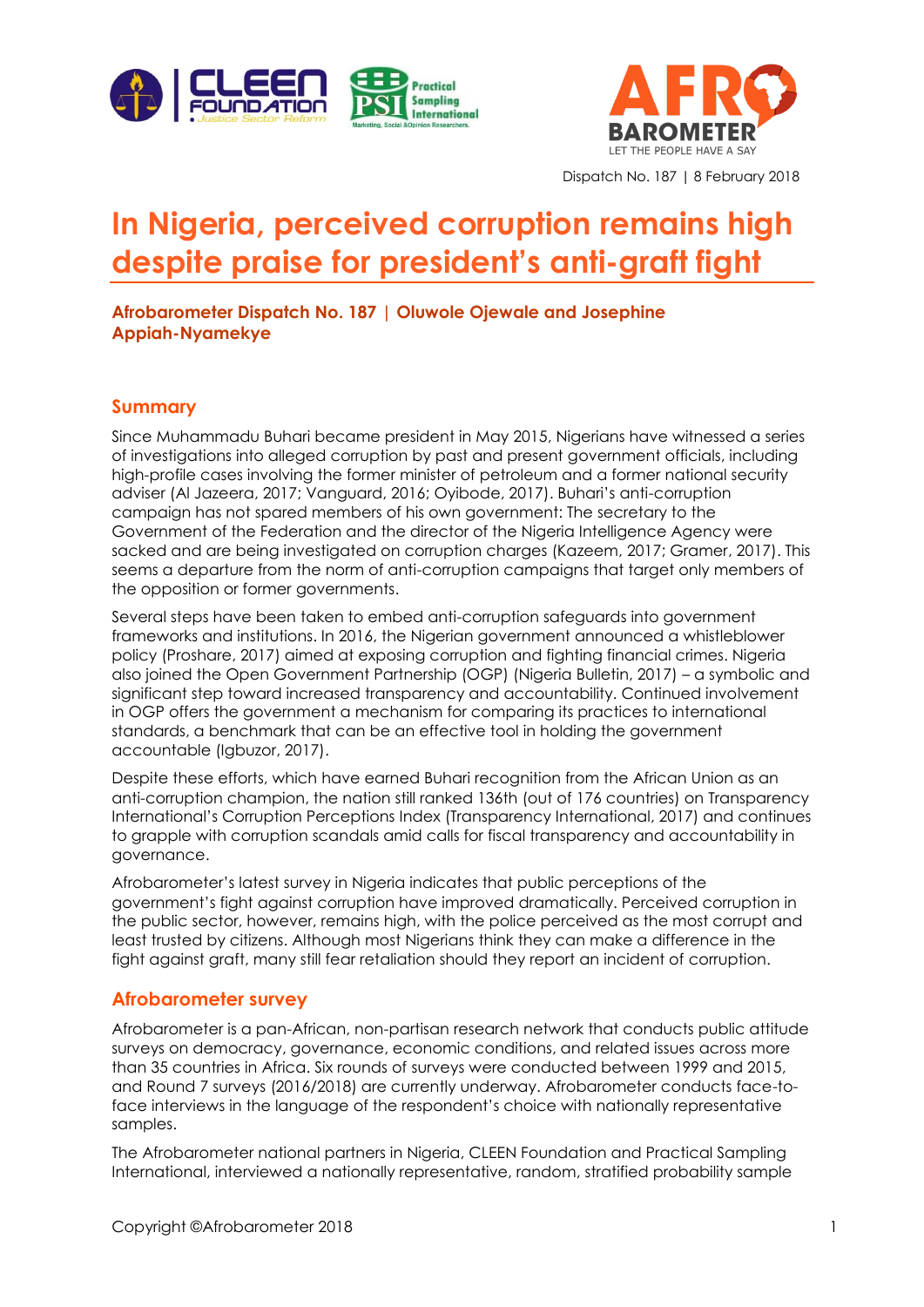

of 1,600 adult Nigerians between 26 April and 10 May 2017. A sample of this size yields country-level results with a margin of error of +/-2% at a 95% confidence level. The survey module on corruption was supported by Transparency International.

Previous surveys have been conducted in Nigeria in 1999, 2002, 2005, 2007, 2008, 2012, and 2014.

# **Key findings**

- Six in 10 Nigerians (59%) say the government is performing "fairly well" or "very well" in fighting corruption – almost three times as many as gave a thumbs-up in 2015 (21%). However, Nigerians are evenly split (43% each) as to whether corruption has increased or decreased over the past year.
- Nine out of 10 Nigerians say at least "some" public officials are corrupt. The police are seen as most corrupt; 69% of citizens say "most" or "all" police officials are corrupt, followed by members of the National Assembly (60%) and local government councillors (55%). High perceptions of corruption are matched by high public mistrust.
- Among Nigerians who sought key state services last year, large proportions say they paid bribes to receive police assistance (68%), avoid problems with the police (44%), or get government documents (38%), water or sanitation services (34%), or medical care (20%).
- Even though a majority (54%) of citizens agree that ordinary people can make a difference in the fight against corruption, more than three-fourths (77%) fear retaliation should they report an incident of corruption.
- Large majorities believe it is "very likely" or "somewhat likely" that rich people can pay bribes or use personal connections to register land not owned by them (80%), avoid going to court (80%), and evade taxes (78%).

#### **Nigerians praise government's effort in handling corruption**

Six in 10 Nigerians (59%) say the government is doing "fairly well" (39%) or "very well" (20%) in fighting corruption in the country (Figure 1). This presents a strong improvement from 2015, when only 21% approved of the government's performance.



**Figure 1: Government performance in fight against corruption** | Nigeria | 2017

*Respondents were asked: How well or badly would you say the current government is handling the following matters, or haven't you heard enough to say: Fighting corruption in government?*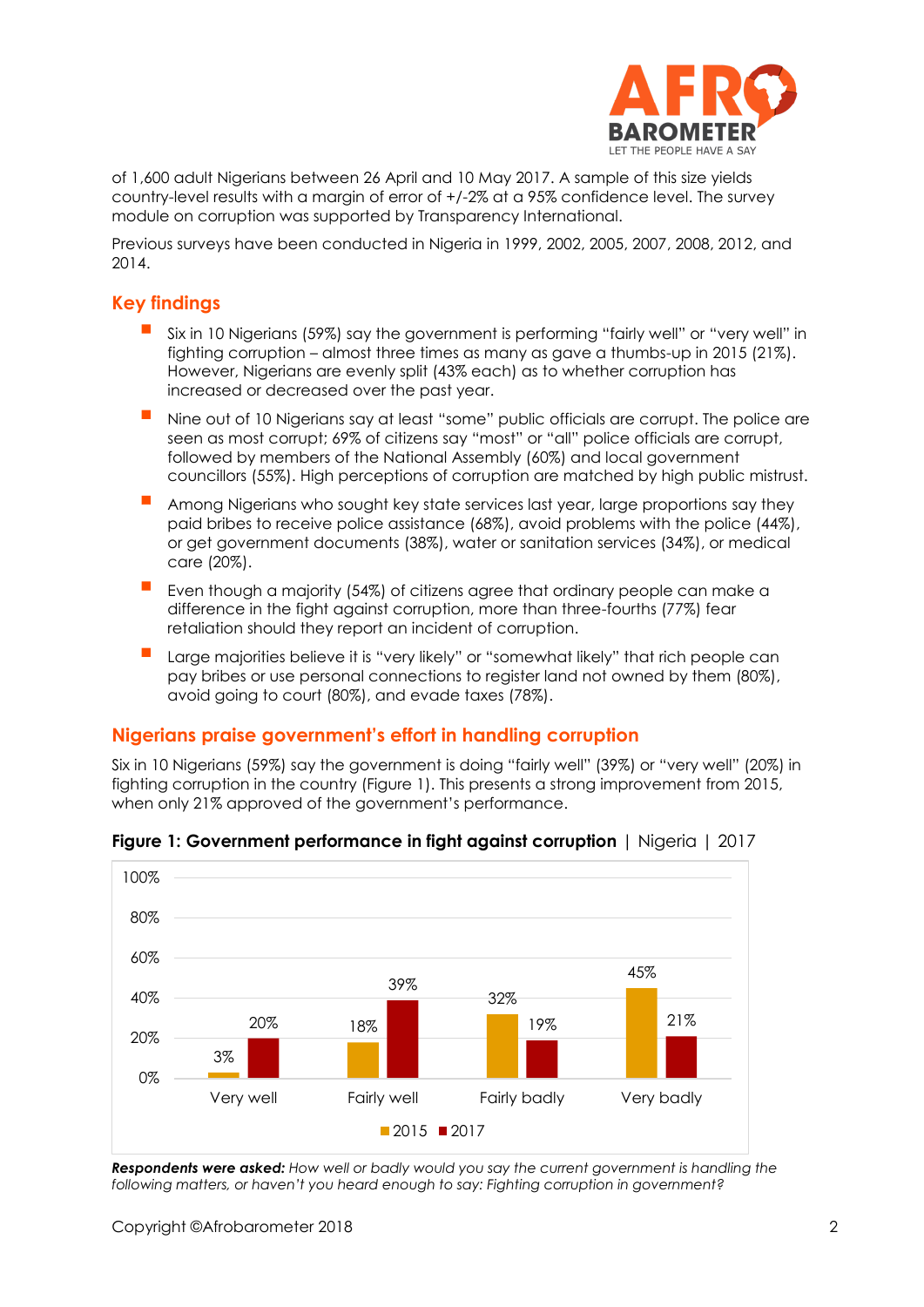

But Nigerians are evenly split (43% each) as to whether corruption in the country has increased or decreased over the past year (Figure 2). About one in seven Nigerians (14%) think the level of corruption in the country has stayed the same.



**Figure 2: Level of corruption over the past year** | Nigeria | 2017

**Respondents were asked:** *In your opinion, over the past year, has the level of corruption in this country increased, decreased, or stayed the same?*

When Nigerians are asked to cite the most important problems that government should address, corruption comes in at No. 5. About one-fourth (23%) of respondents mention corruption among their three priority problems – well behind unemployment (53%) and management of the economy (35%) but ahead of electricity (21%), agriculture (16%), and education (15%) (Figure 3).





*Respondents were asked: In your opinion, what are the most important problems facing this country that government should address? (Note: Respondents were allowed up to three responses. Figure shows % who cite each problem as one of their three responses.)*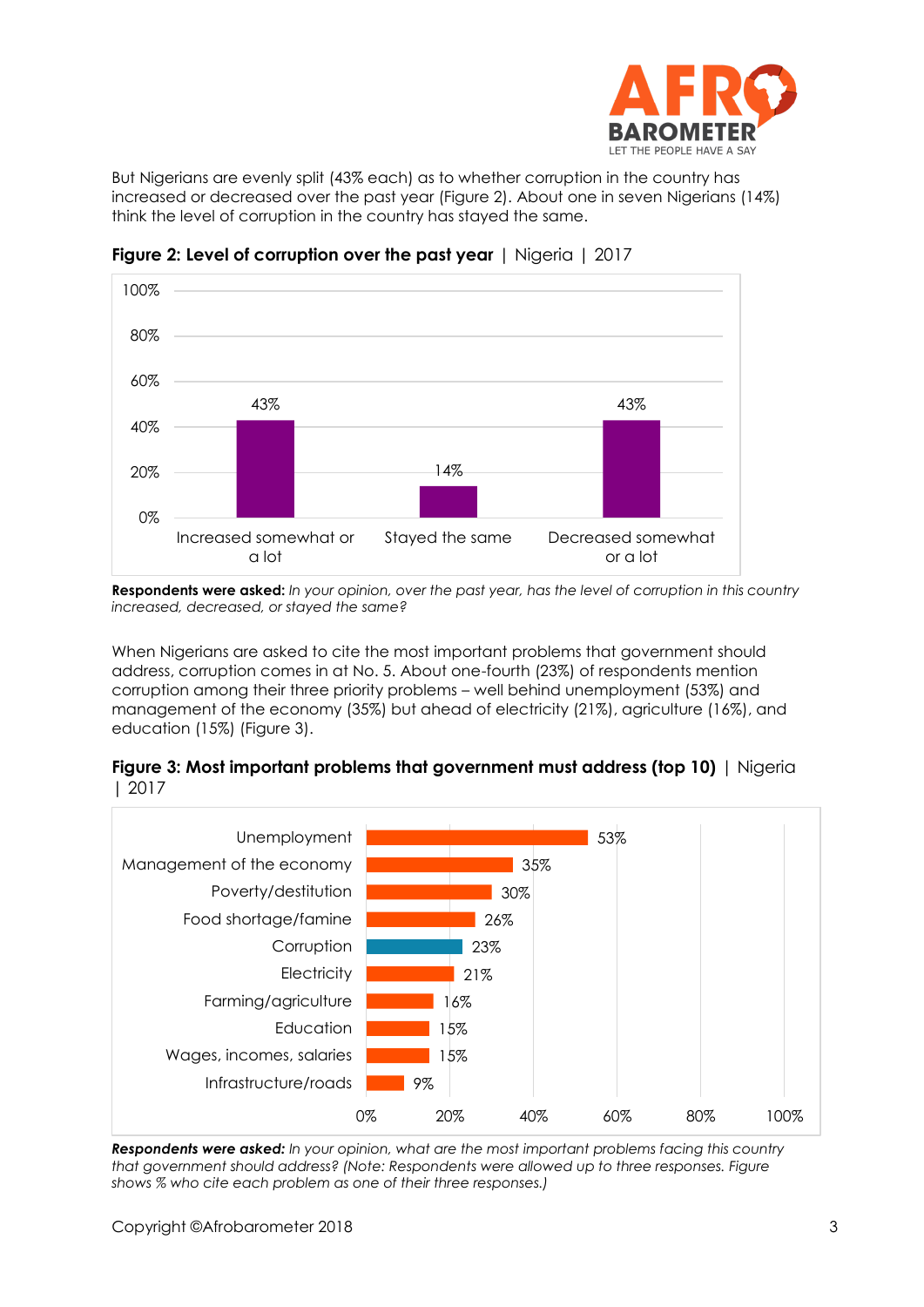

# **Who is corrupt?**

Despite their positive rating of the government's fight against corruption, citizens' perceptions of corruption among public officials remain high. Nine out of 10 Nigerians say at least "some" public officials are corrupt, including majorities who see corruption among "most" or "all" officials in every public institution that the survey asked about except for the Presidency (Figure 4). The police are seen as most corrupt; 69% of citizens say "most" or "all" police officials are corrupt. Next in line are members of the National Assembly (60%) and local government councillors (55%). The Presidency is ranked as the least corrupt public institution: 43% of Nigerians think that "most" or "all" officials there are corrupt.

Perceptions of corruption among leaders in the private sector and non-state institutions are lower, though four in 10 citizens still see "most" or "all" business executives (44%) and nongovernmental organizations (40%) as corrupt (Figure 5). Perceived corruption is lower among traditional leaders (35% "most" or "all") and religious leaders (20%), although at least eight in 10 respondents see at least "some" of these leaders as corrupt.

Survey data from Nigeria support the well-established link between popular perceptions of corruption and trust. The three institutions perceived to be most corrupt – police, the National Assembly, and local government councillors – are also those that the greatest number of Nigerians say they trust "not at all" or "just a little" (Figure 6). On the other hand, fewer respondents perceive religious and traditional leaders and the president as corrupt and as unworthy of their trust.



#### **Figure 4: Perceived corruption among public officials** | Nigeria | 2017

*Respondents were asked: How many of the following people do you think are involved in corruption, or haven't you heard enough about them to say?*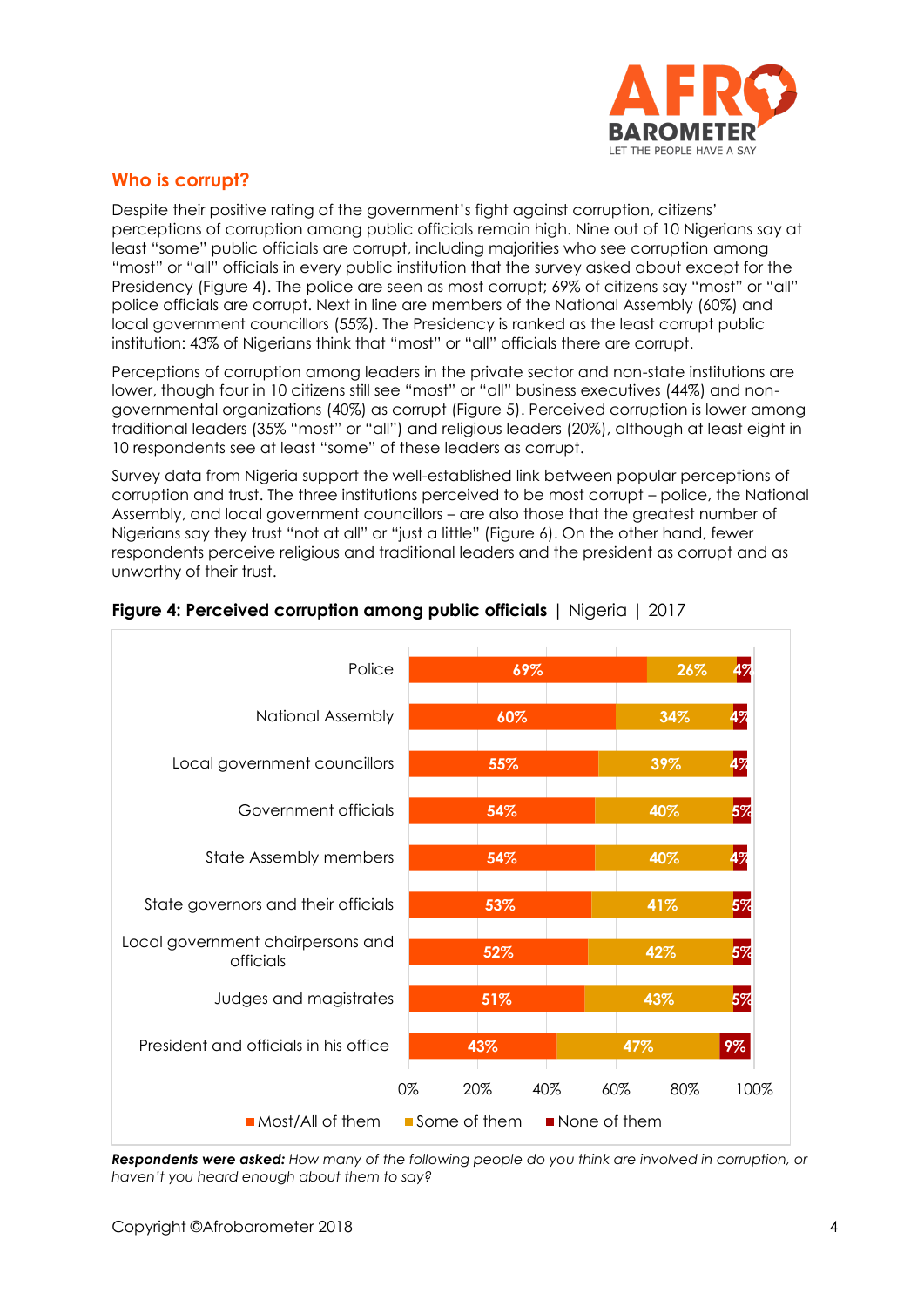





*Respondents were asked: How many of the following people do you think are involved in corruption, or haven't you heard enough about them to say?*



**Figure 6: Corruption perceptions and mistrust of institutions** | Nigeria | 2017

#### *Respondents were asked:*

- *How many of the following people do you think are involved in corruption, or haven't you heard enough about them to say?*
- *How much do you trust each of the following, or haven't you heard enough about them to say?*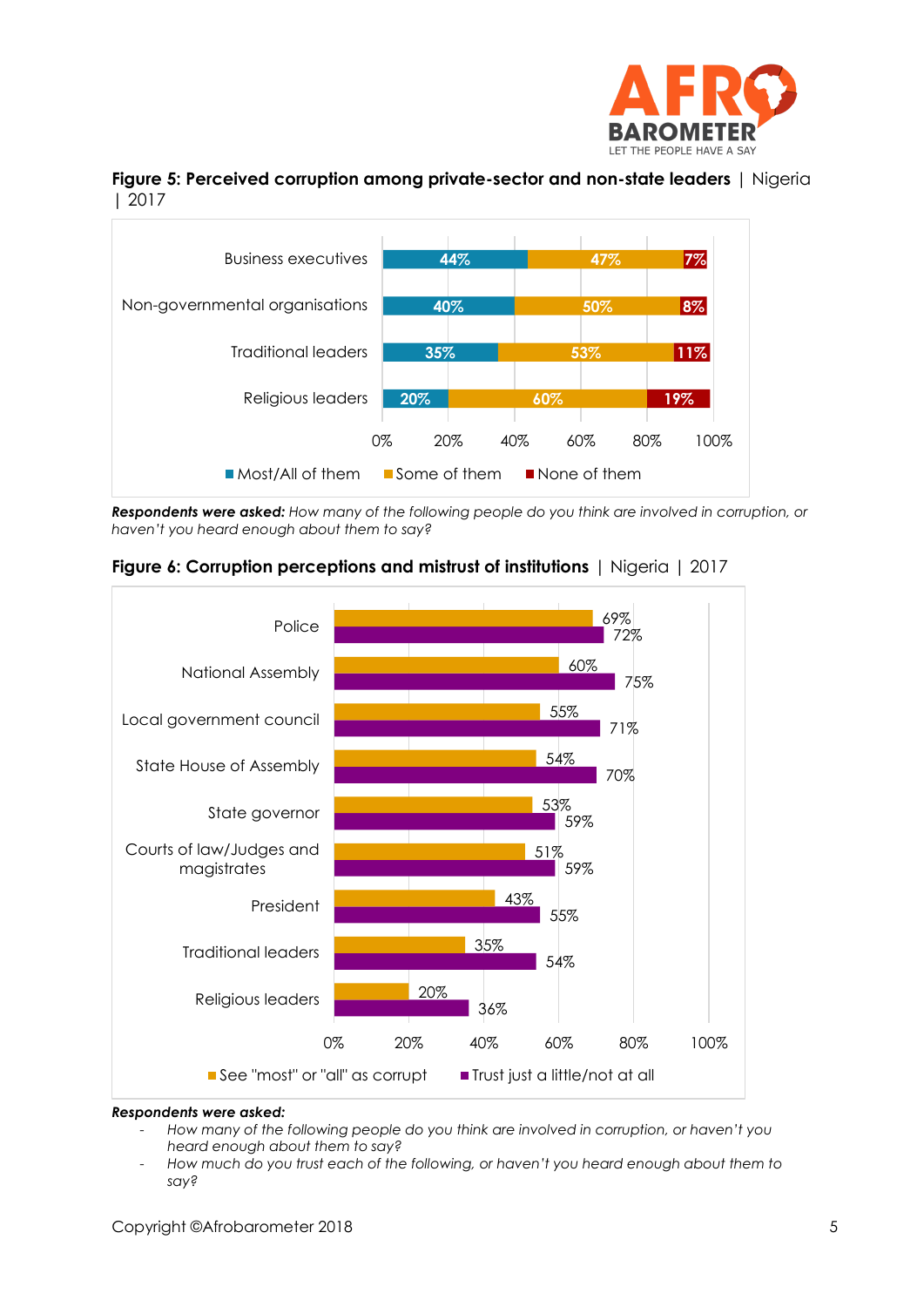

# **Bribes for public service**

The police also rank as the institution that citizens most frequently acknowledge bribing. Among respondents who requested assistance from the police during the previous year, more than two-thirds (68%) say they paid a bribe at least once to get the help they needed, while 44% who dealt with the police in other situations (e.g. at checkpoints, during traffic stops or an investigation, etc.) say they paid a bribe to avoid problems with the police (Figure 7). These findings align roughly with a [study](https://drive.google.com/open?id=0B6jj-ulM0cLrOXFpMDh1Q1l1bm8) by the National Bureau of Statistics showing that among adult Nigerians who had contact with a police officer in the preceding 12 months, almost half (46%) bribed an officer at least once (United Nations Office on Drugs and Crime, 2017).

The Afrobarometer survey found that among respondents who had contact with relevant public services during the previous year, about one in three paid a bribe at least once to obtain a government document (38%), water or sanitation services (34%), and school-related services (32%). About one in five (20%) say they paid a bribe to get medical care.



**Figure 7: Paying a bribe to obtain government services** | Nigeria | 2017

**Resp***ondents who said they had contact with selected public services during the previous year were asked: And how often, if ever, did you have to pay a bribe, give a gift, or do a favour:*

- *For a teacher or school official in order to get the services you needed from the schools?*

- *For a health worker or clinic or hospital staff in order to get the medical care you needed?*

- *For a government official in order to get the document you needed?*
- *For a government official in order to get the services you needed?*
- *For a police officer in order to get the assistance you needed?*

- *For a police officer in order to avoid a problem during one of these encounters?*

*(% who say "once or twice," "a few times," or "often." Note: Figure excludes respondents who said they had no contact with these public services during the previous year.)*

Nigerians also believe that the rich are far more likely than ordinary people to use bribery or personal connections to obtain desired results. Large majorities see it as "very likely" or "somewhat likely" that rich people could pay bribes or use their connections to register land not owned by them (80%), avoid going to court (80%), and evade taxes (78%) (Figure 8). In contrast, fewer than one-third of Nigerians say it is likely that ordinary people could do the same.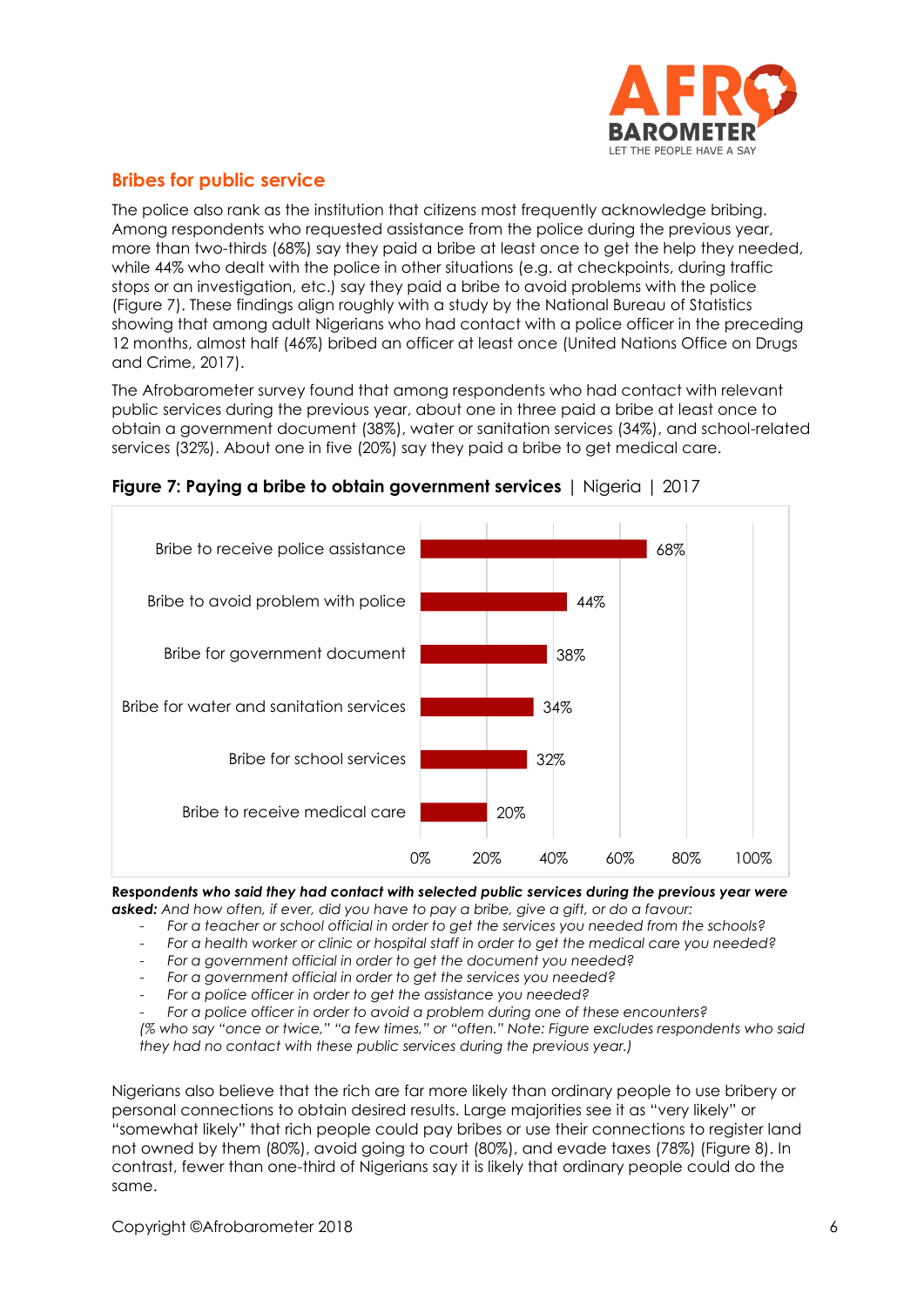



**Figure 8: Bribery by the rich vs. ordinary people** | Nigeria | 2017

*Respondents were asked: In this country, how likely do you think it is that an ordinary person/a rich person could pay a bribe or use personal connections to get away with: (A) Avoiding paying taxes they owe to government? (B) Avoiding going to court? (C) Registering land that does not belong to them? (% who say "somewhat likely" or "very likely")*

# **Citizens' role in fighting corruption**

A slim majority (54%) of Nigerians "agree" (32%) or "strongly agree" (22%) that ordinary people can make a difference in the fight against corruption (Figure 9). Four in 10 Nigerians (41%) think otherwise.

But in spite of the [whistleblower protection law](http://punchng.com/senate-passes-whistleblower-protection-bill-into-law/) passed to protect citizens who disclose corrupt acts to the authorities (Punch, 2017), only about two in 10 (22%) believe that people can report corruption without fear. A vast majority (77%) say ordinary citizens risk retaliation or other negative consequences if they speak out (Figure 10), suggesting that the whistleblower policy will have to be backed by widely publicized enforcement to convince citizens that they can safely report suspected cases.



**Figure 9: Can citizens make a difference in the fight against corruption?** | Nigeria | 2017

**Respondents were asked:** *Please tell me whether you agree or disagree with the following statement: Ordinary people can make a difference in the fight against corruption?*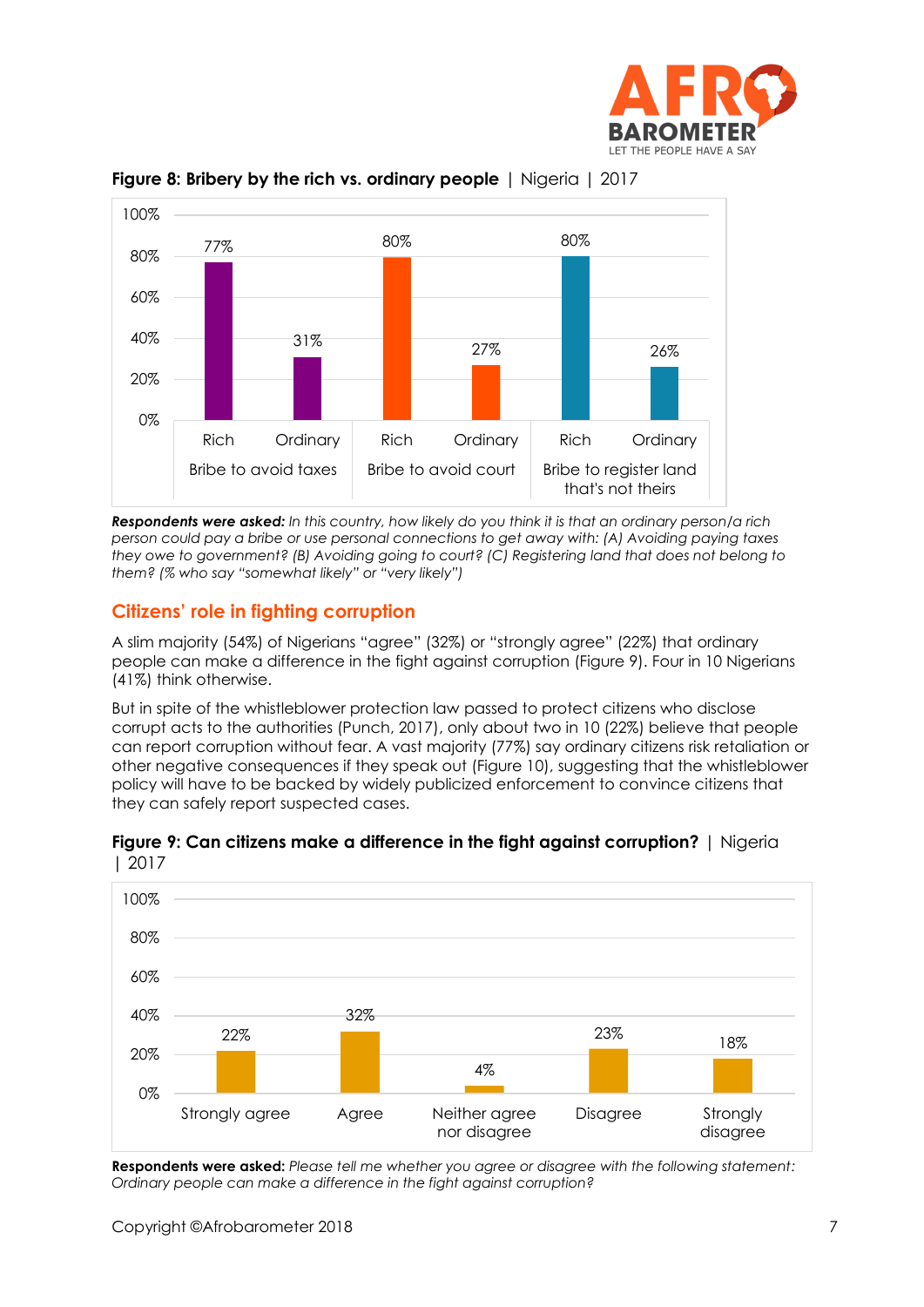



**Figure 10: Can people report incidents of corruption without fear?** | Nigeria | 2017

*Respondents were asked: In this country, can ordinary people report incidents of corruption without fear, or do they risk retaliation or other negative consequences if they speak out?*

Another reason why citizens may not feel encouraged to report corruption is the widespread perception that authorities will not take appropriate action. More than two-thirds (68%) of Nigerians say it is "not at all likely" (42%) or "not very likely" (26%) that the authorities will take action if they report corrupt behaviour, such as misuse of funds or requests for bribes by government officials, police, or school or clinic staff (Figure 11).



**Figure 11: Will the authorities take action when corruption is reported?** | Nigeria | 2017

*Respondents were asked: How likely is it that you could get someone to take action if you went to a government office or other public institution to report the following problems, or haven't you heard enough to say: If you went to your local government office to report corrupt behavior like misuse of funds or requests for bribes by government officers, police, or school or clinic staff?*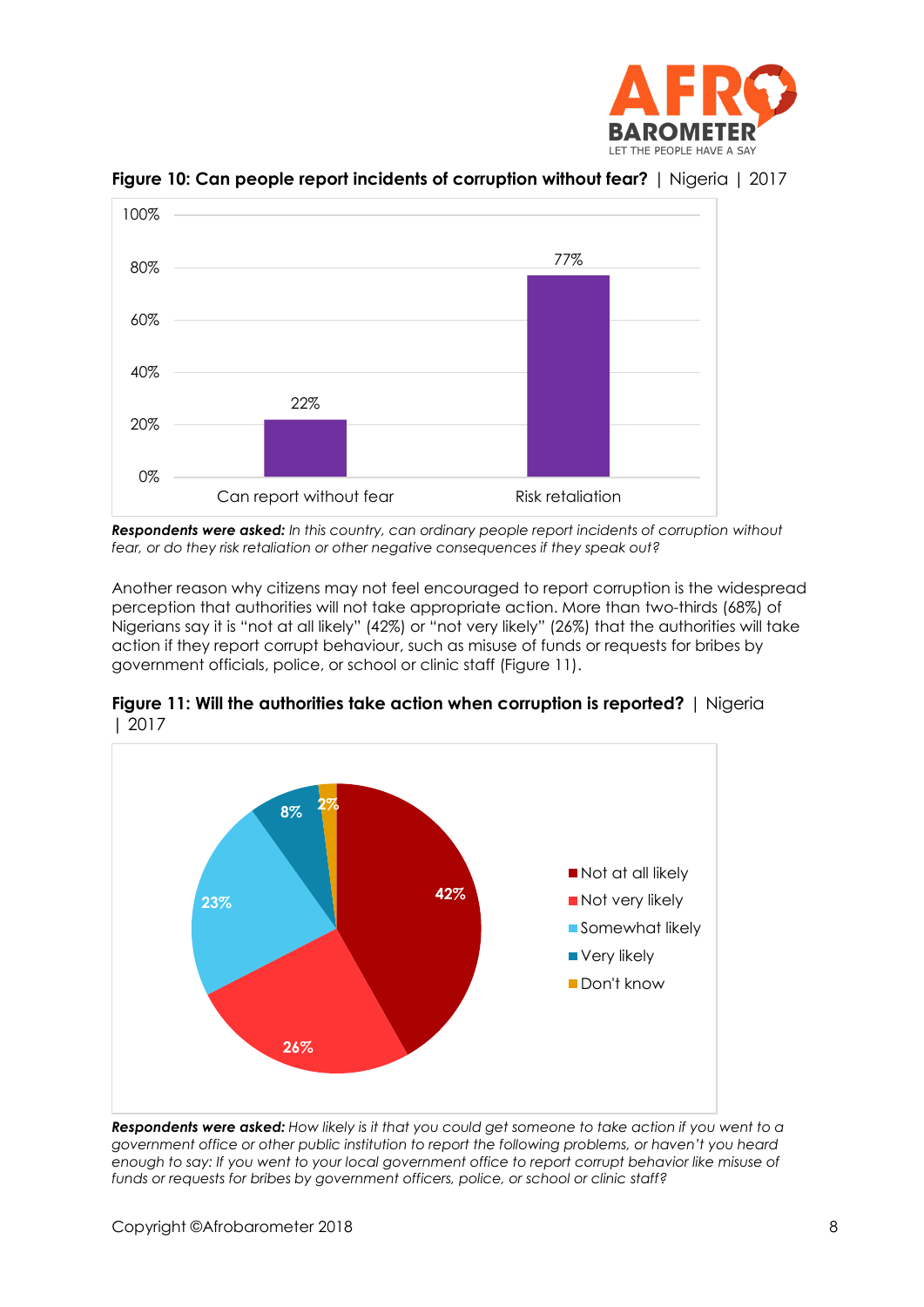

# **Conclusion**

Although Nigerians say the government is performing well in fighting corruption, citizens' perceptions of corruption in the public sector are still high, matched by high levels of popular mistrust in public institutions. The fight against corruption in Nigeria is missing a significant element of citizen participation, as the fear of retaliation and the perception that appropriate action will not be taken discourage citizens from reporting corruption cases. These findings suggest that more stringent policies and enforcement need to be put in place to stir public interest in fighting the menace of corruption.

> Do your own analysis of Afrobarometer data – on any question, for any country and survey round. It's easy and free at www.afrobarometer.org/online-data-analysis.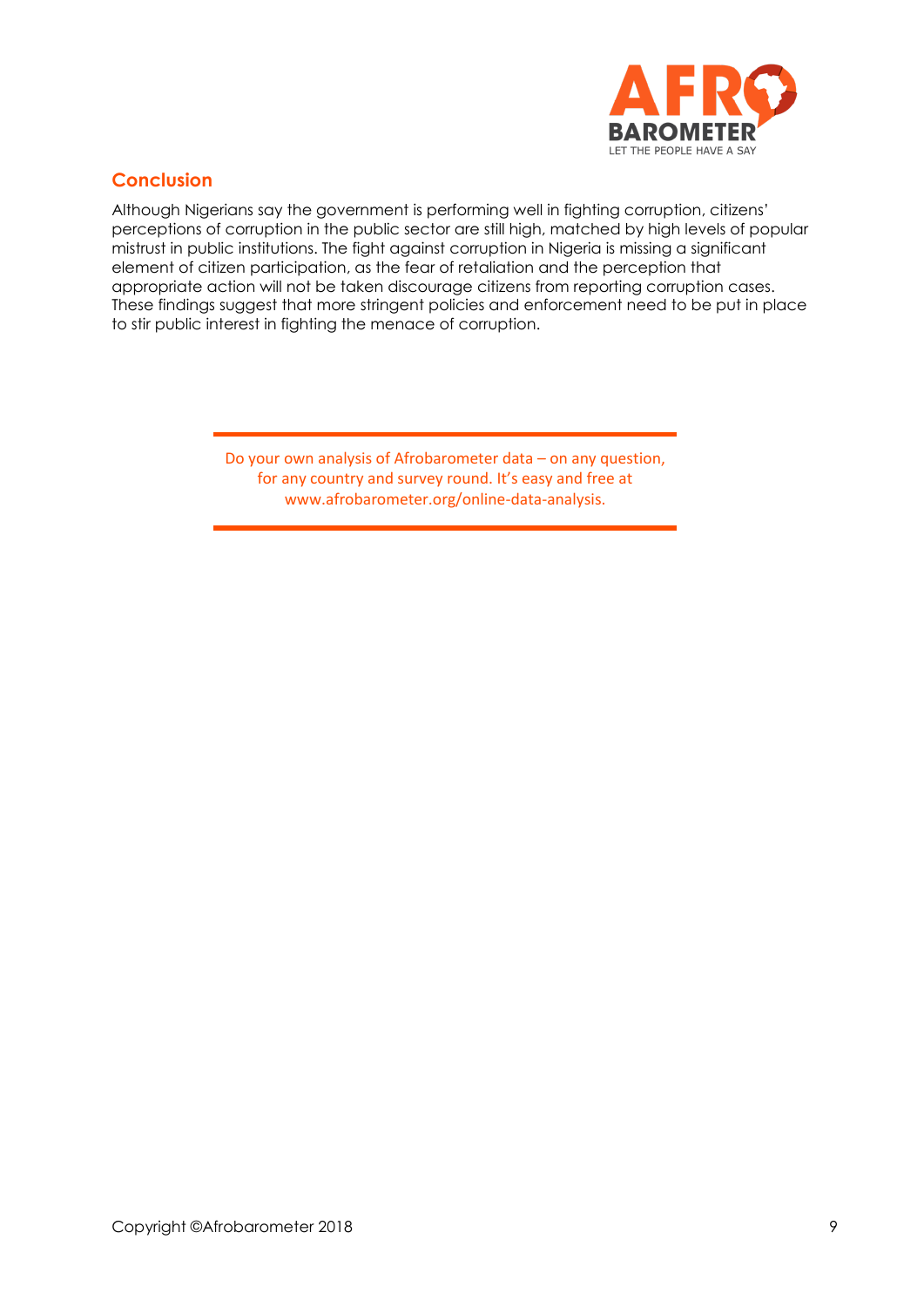

### **References**

- Al Jazeera. (2017). Nigeria seizes \$21m linked to Diezani Alison-Madueke. 28 August 2017. http://www.aljazeera.com/news/2017/08/nigeria-seizes-21m-linked-diezani-alisonmadueke-170828185617954.html.
- Gramer, R. (2017). Nigerian spy chief caught with \$43 million in cash is suspended. 20 April 2017. http://foreignpolicy.com/2017/04/20/nigerian-spy-chief-caught-with-43-million-in-cash-issuspended/.
- Igbuzor, O. (2017). Understanding Open Government Partnership (OGP) in Nigeria. Guardian, 1 February 2017. https://guardian.ng/opinion/understanding-open-government-partnershipin-nigeria/.
- Kazeem, Y. (2017). The anti-corruption fight of Nigeria's president Buhari has hit close to home. 31 October 2017. https://qz.com/1115452/the-anti-corruption-fight-of-nigerias-presidentbuhari-has-hit-close-to-home/.
- Nigeria Bulletin. (2017). Anambra, Kaduna and Kano states join Open Government Partnership. 23 August 2017. https://www.nigerianbulletin.com/threads/anambra-kaduna-and-kano-statesjoin-open-government-partnership.243158/.
- Oyibode, A. (2016). Corruption war: Has Buhari made an impact in Nigeria? 31 July 2016. https://www.naija.ng/908342-corruption-war-president-buhari-made-impactnigeria.html#908342.
- Proshare. (2017). Whistle blowing policy, guidance & FAQ Federal Government of Nigeria (FMF). 13 February 2017. https://www.proshareng.com/news/Frauds---Scandals/Whistle-Blowing-Policy,-Guidance---FAQ--/33720.
- Punch. (2017). Senate passes Whistleblower Protection Bill into law. 19 July 2017. http://punchng.com/senate-passes-whistleblower-protection-bill-into-law/.
- Transparency International. (2017). Corruption Perceptions Index 2016. https://www.transparency.org/whatwedo/publication/corruption\_perceptions\_index\_2016.
- United Nations Office on Drugs and Crime. (2017). Corruption in Nigeria. Bribery: Public experience and response. https://drive.google.com/file/d/0B6jj-ulM0cLrOXFpMDh1Q1l1bm8/view.
- Vanguard. (2016). How Buhari is fighting corruption. 27 July 2016. https://www.vanguardngr.com/2016/07/how-buhari-is-fighting-corruption/.